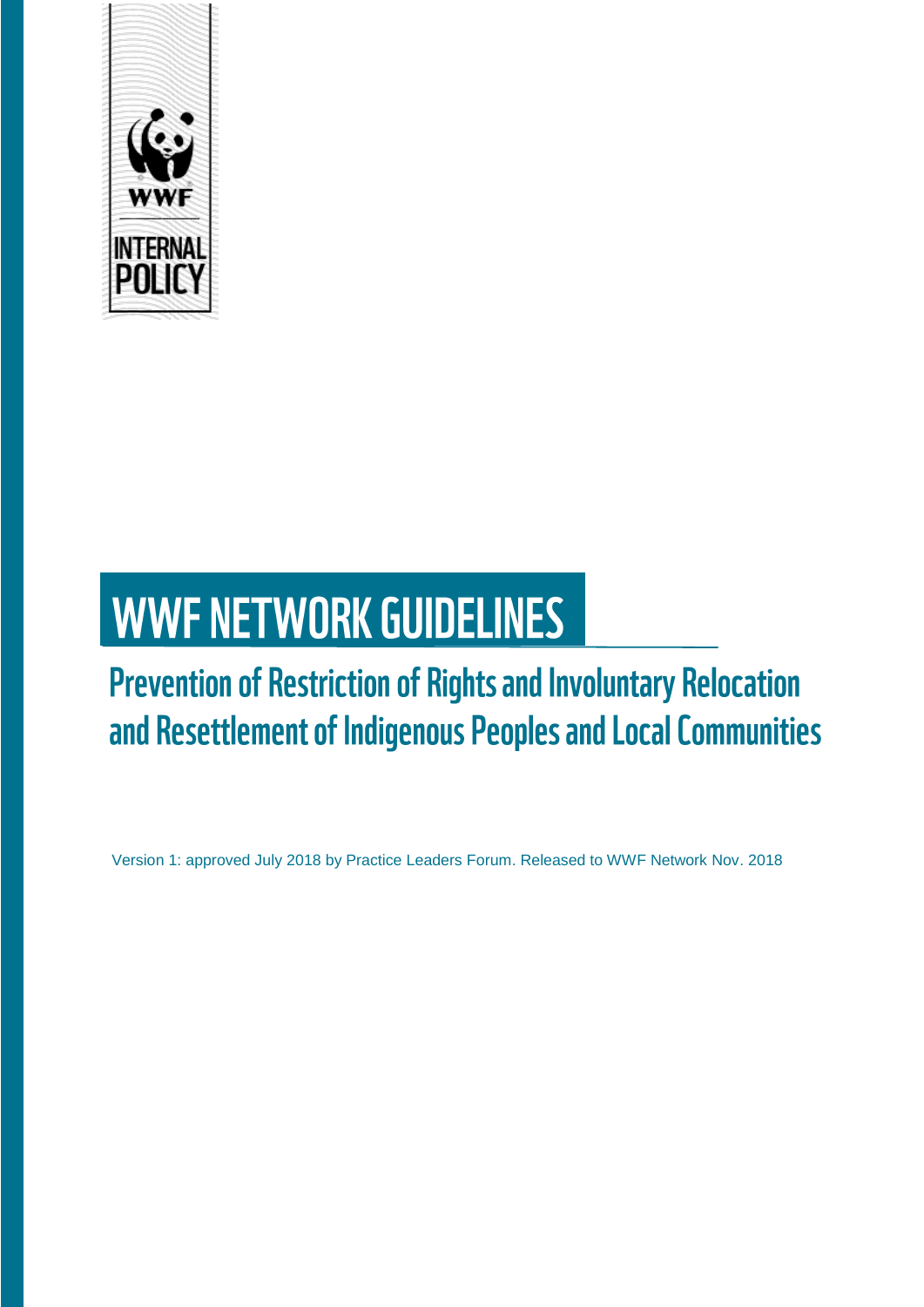# **1. Background**

The guidelines aim to ensure that WWF acknowledges and respects the rights of indigenous people and local communities (IPLCs)<sup>1</sup> to land, water and other resources, positively contributes to the exercise of these rights, avoids directly or indirectly undermining and infringing on these rights or causing additional costs to people through our policy and/or fieldwork, projects and activities.

The guidelines support the implementation of WWF social policies and policy statements on Indigenous Peoples, Poverty, and Gender, and WWF Principles on Land Use. They constitute part of the implementation of the Conservation Initiative on Human Rights (CIHR). They are aligned with key provisions of the ILO Convention 169 and the UN Declaration on the Rights of Indigenous Peoples (UNDRIP). In addition, WWF-US has developed a specific set of Environment and Social Safeguards Integrated Policies and Procedures (SIPP)**<sup>2</sup>** that are mandatory for WWF Global Environment Facility (GEF) and Green Climate Fund (GCF) projects.

WWF is a founding member of the Conservation Initiative on Human Rights and adopted the Conservation and Human Rights Framework in 2009. WWF recognizes human rights as central to achieving effective and equitable conservation and development outcomes. The Framework states WWF's commitment to respect human rights and to promote rights within the scope of conservation initiatives.

The guidelines exemplify WWF's commitment to respect, support and promote human rights within the scope of our conservation programs, our partnerships, government and corporate engagements and advocacy work, especially in circumstances where there might be restrictions imposed and risks of violation of rights in projects which may involve relocation and resettlement. WWF commits to placing special emphasis on the protection of the vulnerable, encourage good governance, including promoting institutional policies that ensure that these principles are fulfilled.

The guidelines should be implemented with due regard to developing international human rights guidance. Offices should seek specific expertise when necessary.

The guidelines will be periodically reviewed by the WWF Social Development for Conservation (SD4C) network in collaboration with the WWF International's Global Policy and Advocacy and Compliance Management units, taking into account further developments and experiences.

### **2. Purpose**

-

WWF works to support conservation and sustainable development in many high-biodiversity areas around the world. Often, many of these key areas are also the territories or lands of Indigenous Peoples and/or areas where local and tribal communities have long resided and developed management practices and tenure systems, and whose livelihoods and culture rely on forest resources, water, and land. Often, resource exploitation and tenure insecurity have threatened the sustainability and wellbeing of these communities, and contributed to high levels of poverty. In some cases, communities may not reside in these areas or their rights to the land might be disputed or unclear, but they are still dependent on the resources from high biodiversity areas for their livelihoods or cultural practices.

Poor and marginal peoples are typically the deprived in the competition for scarce resources, are most vulnerable to environmental disasters and environment-related conflicts and, under some circumstances, are forced into overexploiting the natural environment. In addition, WWF believes that the right to food and access to natural resources that are crucial to the survival of the communities, who

<sup>&</sup>lt;sup>1</sup> "Local communities" include tribal and any other groups such as hunter gathers, pastoralists, etc. who may or may not have formal rights over natural resources but have historically and traditionally been primarily dependent on these resources for their livelihoods as well as their cultural/religious and traditional way of living. As concerns Indigenous Peoples, the guidelines apply the principles included in [WWF's Statement of Principles on Indigenous](http://wwf.panda.org/our_work/people/people_and_conservation/wwf_social_policies/indigenous_peoples/)  [Peoples and Conservation \(2008\)](http://wwf.panda.org/our_work/people/people_and_conservation/wwf_social_policies/indigenous_peoples/). IPLC is also the terminology adopted in CBD and UNFCCC decisions. <sup>2</sup> <https://www.worldwildlife.org/pages/safeguards-resources> applicable for GEF and GCF projects.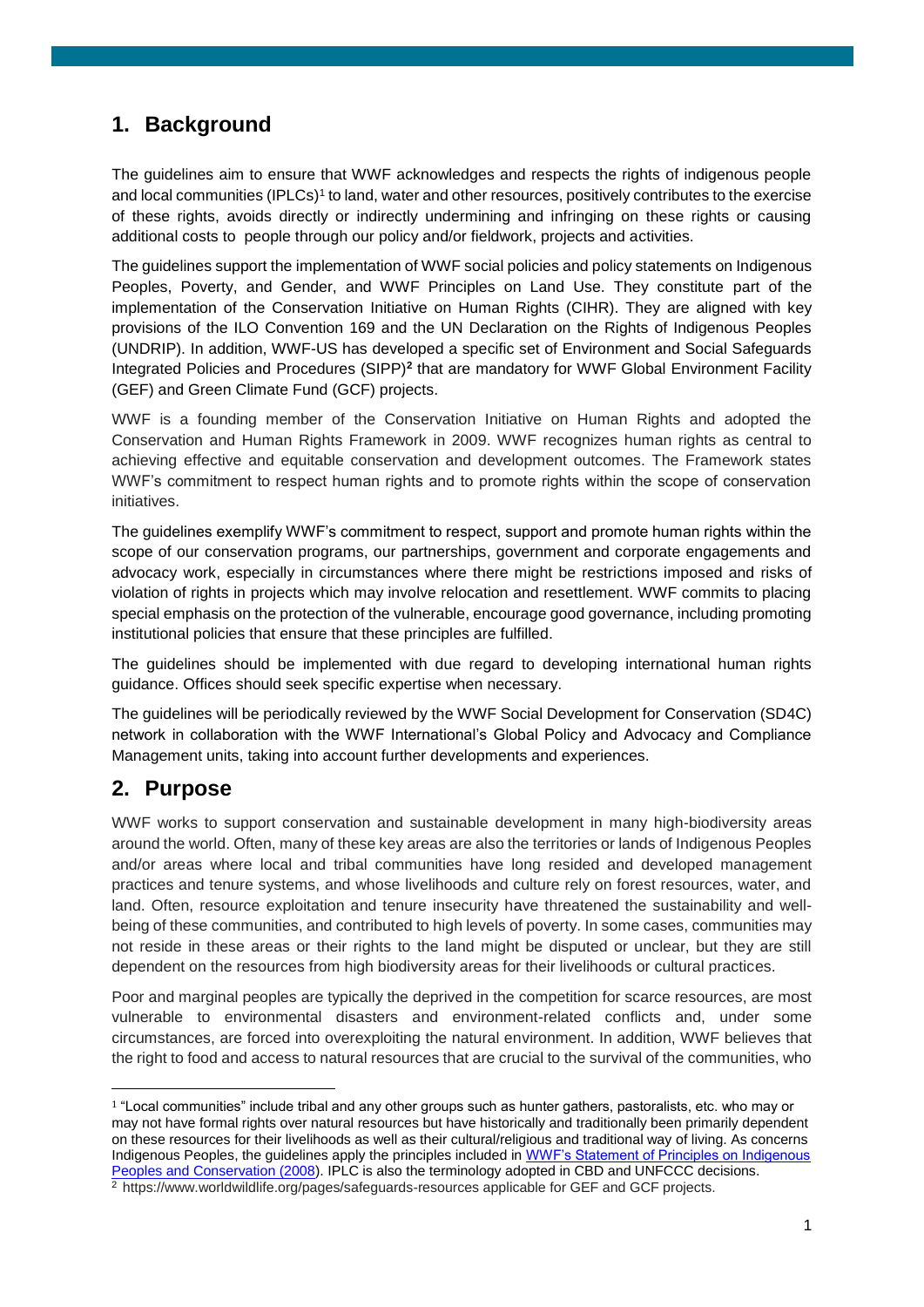do not have any documented rights, or even stateless citizens, also need to be respected in line with the recent report of the UN Special Rapporteur that concludes: "States have obligations to protect against environmental harm that interferes with the enjoyment of human rights, and the obligations apply to biodiversity as an integral part of the environment"<sup>3</sup>.

Conservation practices and policies that do not take into consideration community needs, rights and aspirations, and may impose relocation and/or restrictions on access to land, water and other natural resources, are likely to lead to increased marginalization, exclusion and vulnerability of these communities, and drive further encroachment and overexploitation of the environment.

WWF, as a non-government organization, does not have authority over decisions regarding national natural resource management or conservation policies. These are part of the exercise of states' power of eminent domain. These guidelines are thus intended to support WWF in policy advocacy as well as in engaging with communities and decision makers to help avoid rights infringement and restrictions that would cause high costs or negative consequences to local communities and Indigenous Peoples as part of our commitment to the implementation of Human Rights policies and principles. In addition, these guidelines will help all WWF offices to design specific measures and interventions to ensure an integrated and coherent approach between conservation and respect for human rights, imperative to achieving the sustainable development of our planet.

# **3. Guidelines**

As mandated by our policies and CIHR, all WWF offices, programs and initiatives must take into consideration the respect of human rights in the design, implementation and monitoring of our programmes, which extends to addressing actual and potential rights infringement and/or restrictions upon the rights of Indigenous Peoples and local communities. This includes customary rights to lands and resources and interventions requiring the free, prior, informed consent of affected communities.

#### **I. Restriction of Rights<sup>4</sup>**

#### **WWF should:**

#### **Work proactively with Governments, private sector and relevant IPLCs to:**

- A. Conduct a full and comprehensive preliminary assessment of risks and potential implications including possible negative or adverse impacts whether social, economic, cultural, institutional and environmental, prior to the onset of any project in areas and sites where WWF is potentially involved or operates. This is especially important in situations where policies and legislation are unclear, contested or evolving.
	- a. Identify prior rights and claims of local people to lands and resources that will be affected or are being affected by the activity – including statutory, customary and unrecorded rights
	- b. Conduct a detailed assessment with other actors to determine whether critical conservation objectives for a particular area/species can coexist with the respect of the rights of resource dependent communities
	- c. Work with other actors to ensure that communities are aware of their rights and how to exercise them
	- d. Undertake a thorough legal and institutional risk assessment, especially In situations of unclear and contested rights, to inform further actions and prevent exclusion and

<sup>-</sup><sup>3</sup>HRC/34/49, "Report of the Special Rapporteur on the issue of human rights obligations relating to the enjoyment of a safe, clean, healthy and sustainable environment", 19 January 2017.

RESTRICTION of RIGHTS: Loss/limiting access to and use of common natural resources, plus any kind of religious, cultural, rights related to natural resources.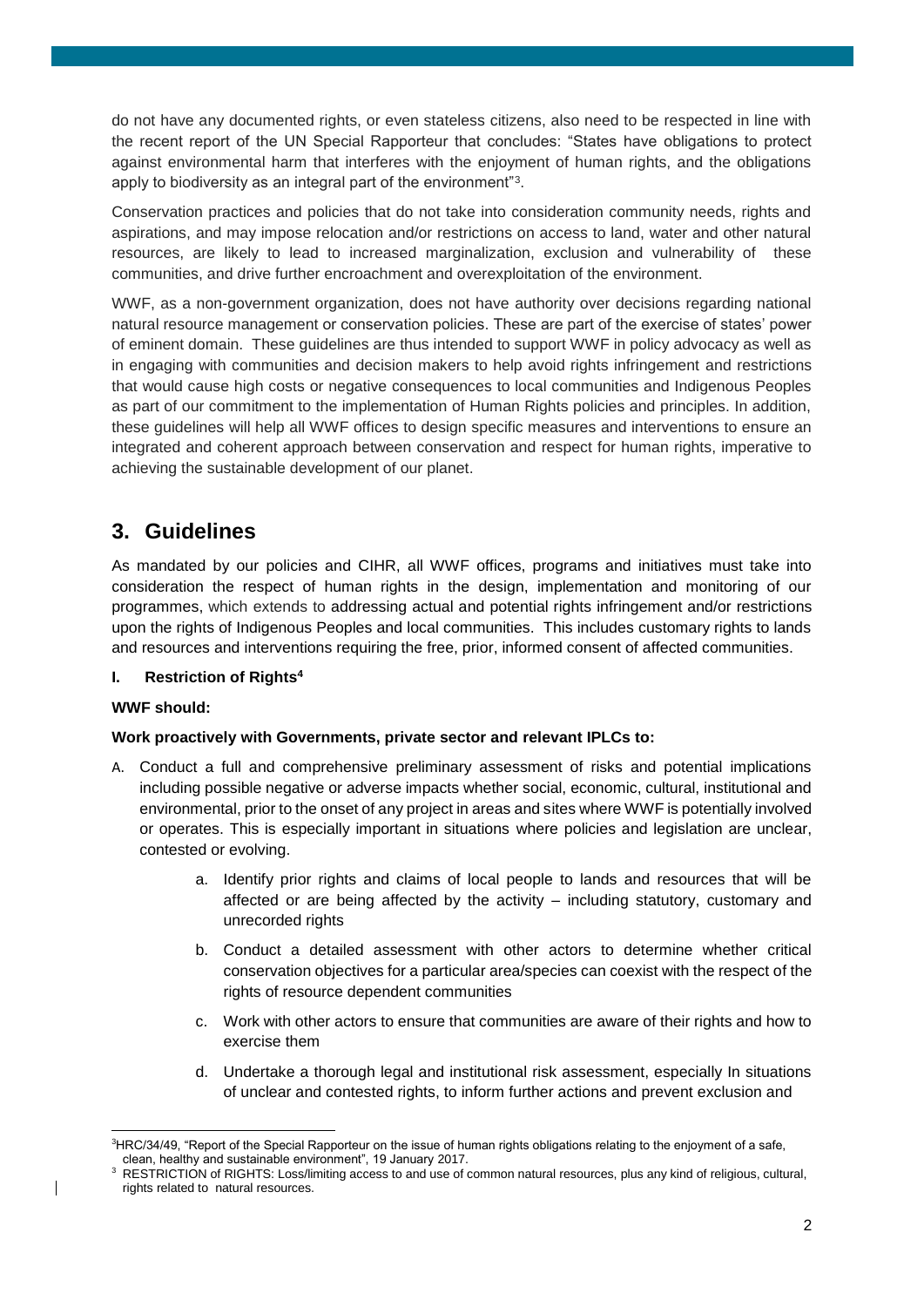marginalization of vulnerable communities and groups, in conjunction with relevant IPLCs

- B. Not promote or support any programmes/activities and/or policies that lead to involuntary curtailment of rights of local communities<sup>5</sup>.
- C. Advocate, in consultation/dialogue with potentially affected IPLCs, for government policies that adopt and only implement the voluntary basis of programs imposing restrictions and/or incentive mechanisms for changes to the traditional and sustainable use of natural resources, customary ways of living and farming traditions. This is relevant especially for countries where national laws and policies sometimes curtail access and rights, and impose restrictions and infringements on traditional livelihoods of IPLCs.
- D. Confirm that free, prior and informed consent has been obtained by the relevant authorities through an open, transparent, inclusive and just process from the affected IPLCs who are agreeing to voluntary relocation or restriction of access to natural resources. Care needs to be taken that the dialogue and negotiations for the above were conducted in a participatory and meaningful manner.
- E. Understand the process of accessing compensatory or assistance mechanisms, whilst advocating with governments that these processes should be in place and be delivered transparently and fairly, in a time bound manner along with an inclusive and participatory processes to assess socioeconomic status to serve as a baseline for compensatory or assistance mechanisms.
- F. Confirm that appropriate mitigation and/or compensation measures are agreed in advance of any voluntary relocation or restrictions of access with affected parties and delivered fully and timely.
- G. Inform all affected parties of their right to submit a grievance or complaint through the WWF Project Complaints Resolution Process, in the event of dispute or non-compliance of commitments made by WWF.
- H. Not support the creation of new conservation areas/protected areas which will curtail the rights of local communities, unless voluntarily agreed. In circumstances of established protected areas that overlap wholly or partially with Indigenous territories and tribal lands, WWF will advocate together with potentially affected communities, for inclusive, equitable and community-based governance models and policies of natural resource management and conservation that recognize the rights of Indigenous Peoples and Local communities.
- I. Monitor related events in their area of work and also proposed government programmes that may have the potential to negatively affect the rights of Indigenous Peoples and local communities, share the information with IPLCs and adapt actions accordingly.

In cases where WWF has been asked by relevant Government authorities and/or Indigenous Peoples' authorities, resource use groups/Federations, Community Based Organisations (CBOs) and Civil Society Organizations (CSOs) to work in an area where there are unresolved claims and/or risks that Government or private actors interventions will lead or have led to involuntary curtailment of rights of people. WWF should work with relevant IPLCs and CBOs etc, in addition to the above, to also:

- 1. Analyse the existing social risks and negative impacts on livelihoods from restrictions and any other infringements associated with the activities and projects.
- 2. Report and submit the findings to relevant authorities and call for better policies and effective regulations as required
- 3. Urge the government to set up measures that recognize the rights and promote shared governance for community based conservation and sustainable use mechanisms.

-

<sup>&</sup>lt;sup>5</sup> In accordance with point no. 30 and other points in the WWF Statement of Principles on Indigenous Peoples and Conservation, 2007.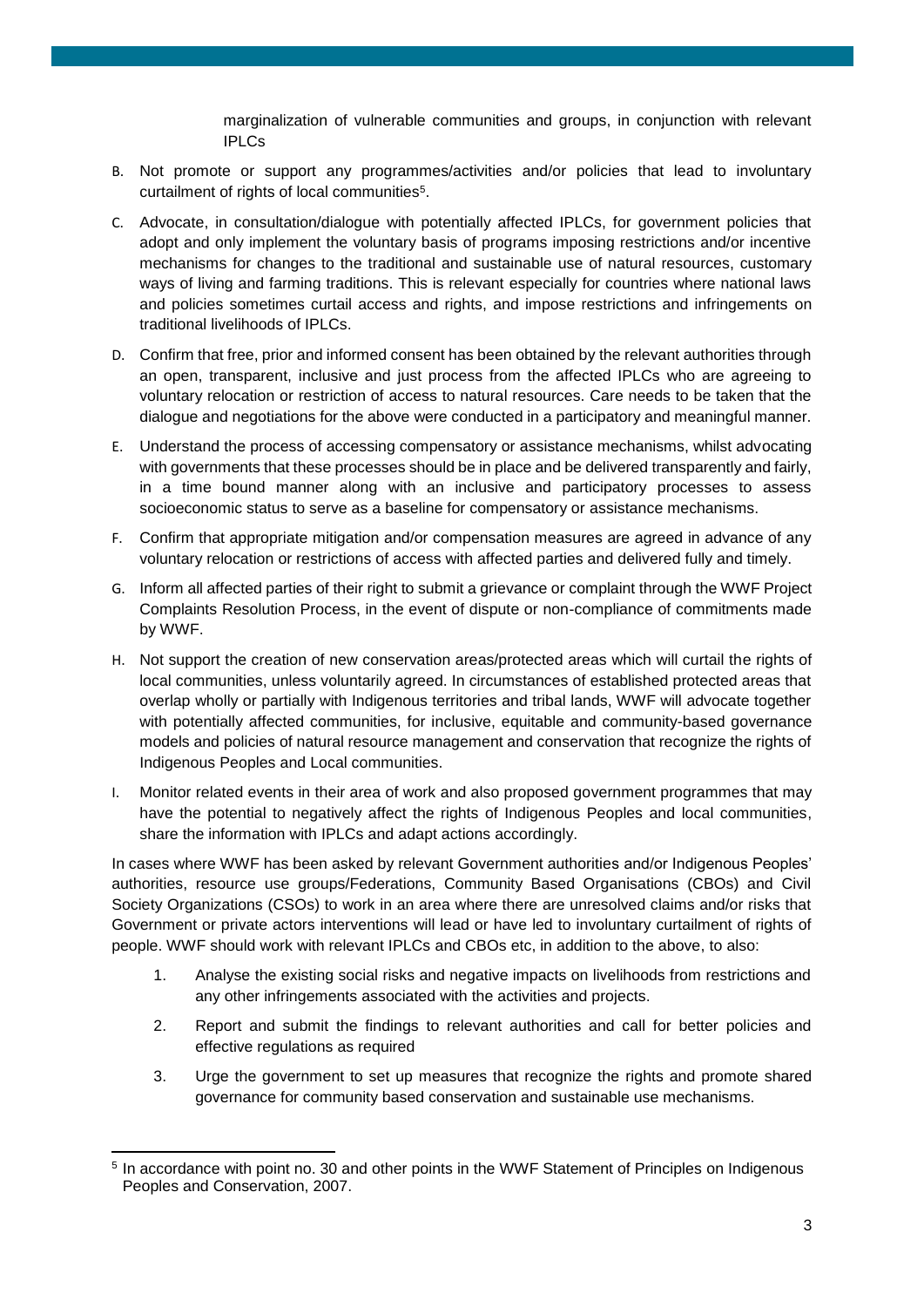In case of infringement and curtailed rights, WWF should facilitate/liaise or work with the relevant Government authorities and/or Indigenous Peoples' authorities, Resource use groups/Federations, Community Based Organisations and Civil Society organizations authority to:

- 1. Promote and support measures to avoid or appropriately mitigate any adverse impacts on local communities and ensure their effective implementation as a basis for continuing support
- 2. Advocate and facilitate the establishment of processes to ensure that affected communities participate in deciding the nature and scope of restrictions and the mitigation measures such as restoring rights and relative to determining any such restrictions.
- 3. Advocate for the inclusion of measures within the relevant plans and schemes of relevant authorities to assist the affected persons in their efforts to improve or restore their rights in real terms to pre-project levels.
- 4. Develop a Plan of Action that describes the agreed restrictions, management schemes, measures to assist the affected persons and the arrangements for their implementation.

#### II. **Relocation and Resettlement**

Conservation projects/programmes at times have led to physical displacement of people, and affected especially local communities who are either residents of high biodiversity areas or dependent on them for their livelihoods. WWF will not be involved in implementation of programmes and activities that lead to involuntary relocation of local communities. Involuntary relocation does not just mean forced relocation or evictions.

For a relocation to be voluntary, people must participate in and agree to relocation terms and conditions, including the site selection, and must also be treated humanely. In addition, rehabilitation/resettlement measure should also be drawn up together with the affected community by ensuring their free prior and informed consent and meaningful participation.

#### **Box 1: Some clarifications of the terms relocation, resettlement, involuntary and voluntary**

**Relocation**: To move to or establish in a new place. Can be defined as a process whereby a person or community's housing, assets, and infrastructure (both individual and communal) are rebuilt in another location.

**Resettlement**: Resettlement or rehabilitation is a process by which those adversely affected are assisted in their efforts to improve, or at least to restore, their incomes and living standards.

**Involuntary**: An action undertaken against someone's will or not by his/her choice. It means all or any actions taken without community consent and agreement which leads to physical displacement and curtailment or access to their traditional place of habitation and use.

**Voluntary**: An action that takes place on mutually agreed terms and with the free, prior and informed consent of the affected individual and or communities concerned and after agreements on just and fair compensation and where possible with the option to return (according to international human rights standards).

#### **A. Avoidance**

WWF should advocate against involuntary relocation or resettlement schemes promoted by governments, or other parties like companies and should not support conservation activities that require any involuntary or forced relocation of local communities and groups from conservation areas.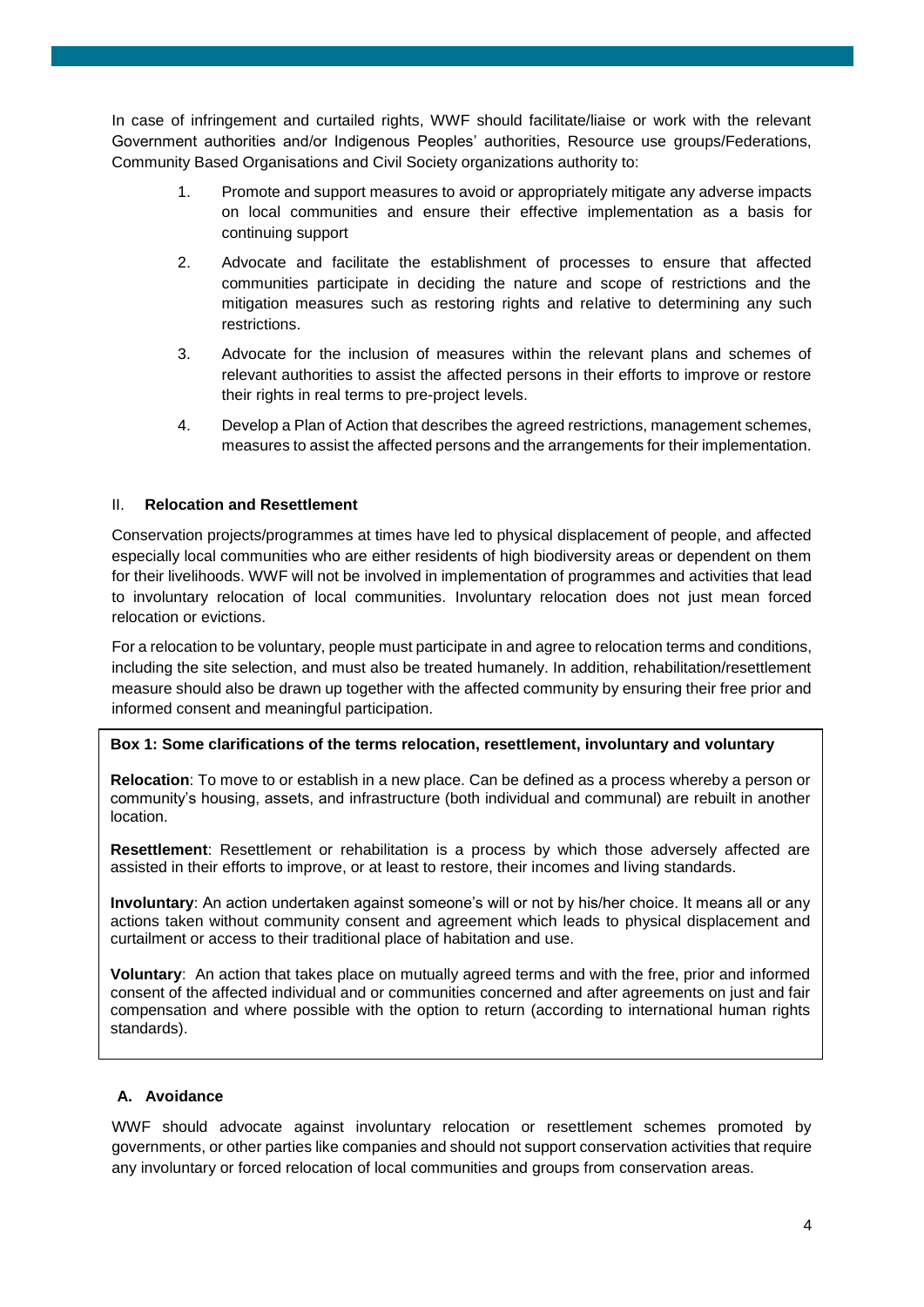#### **B. Improve standards of relocation where applicable**

In all situations, where relocation is occurring or might occur in an area where WWF is working, WWF, to the best of its ability, should endeavour to seek information about the best standards, norms and packages that are offered for resettlement of infringement/curtailment of rights and/or relocation of communities by other countries or multilateral/international agencies and pro-actively share the information to affected communities local authorities even though the standards may go beyond the norms and standards being practiced by the authorities in that location.

Where Governments or relevant authorities have carried/are carrying out voluntary relocation of communities from any area, WWF should, prior to providing any support, confirm that:

- 1. Persons to be resettled are enabled to participate in and influence the planning, implementation and monitoring of the resettlement program, especially in the development and implementation of procedures for determining eligibility for compensation and development assistance, and for establishing grievance mechanisms.
- 2. Free, prior, informed consent has been secured from affected local communities for all voluntary relocation, including from organizations and/or federations representing them including their traditional and cultural governance systems.
- 3. The purpose and conditions for the relocation are explained in relevant local languages, and in a form that is accessible to those affected.
- 4. Particular attention is paid to the needs of vulnerable groups, such as the poor, elderly, women and children, indigenous peoples, and ethnic minorities.
- 5. Persons to be relocated are informed of their rights, consulted on options, and provided with technically and economically feasible resettlement alternatives and assistance, including:
	- Compensation (cash and other as appropriate) for loss of assets attributable to the project,
	- **Support and assistance during relocation,**
	- **Preference for land-based resettlement strategies where livelihoods are land-based,**
	- Existing customs, traditions and practices are assessed and factored into relocation/resettlement plans.
- 6. Persons/local communities who have no legal or recognized (stateless) rights to land and/or natural resources they are occupying will also be provided resettlement assistance and fair compensation for the loss of their livelihood sources.
- 7. Draft resettlement plans are disclosed in a timely manner, in a place and language accessible to all stakeholders and right-holders including all project-affected groups and individuals, and CSOs, before appraisal formally begins.
- 8. Resettlement assistance is provided before displacement or restriction of access, and all resettlement plans are implemented prior to project completion.
- 9. Assessment is carried out, with the active participation of affected communities, to determine achievement of resettlement objectives, upon completion of the project.
- C. In some cases, WWF is approached directly by local communities to help/assist/facilitate their relocation and resettlement process. This often happens in sites where we have been working with local communities and the Government or other agencies have initiated the relocation and resettlement process. The local communities sometimes ask WWF to facilitate the process and